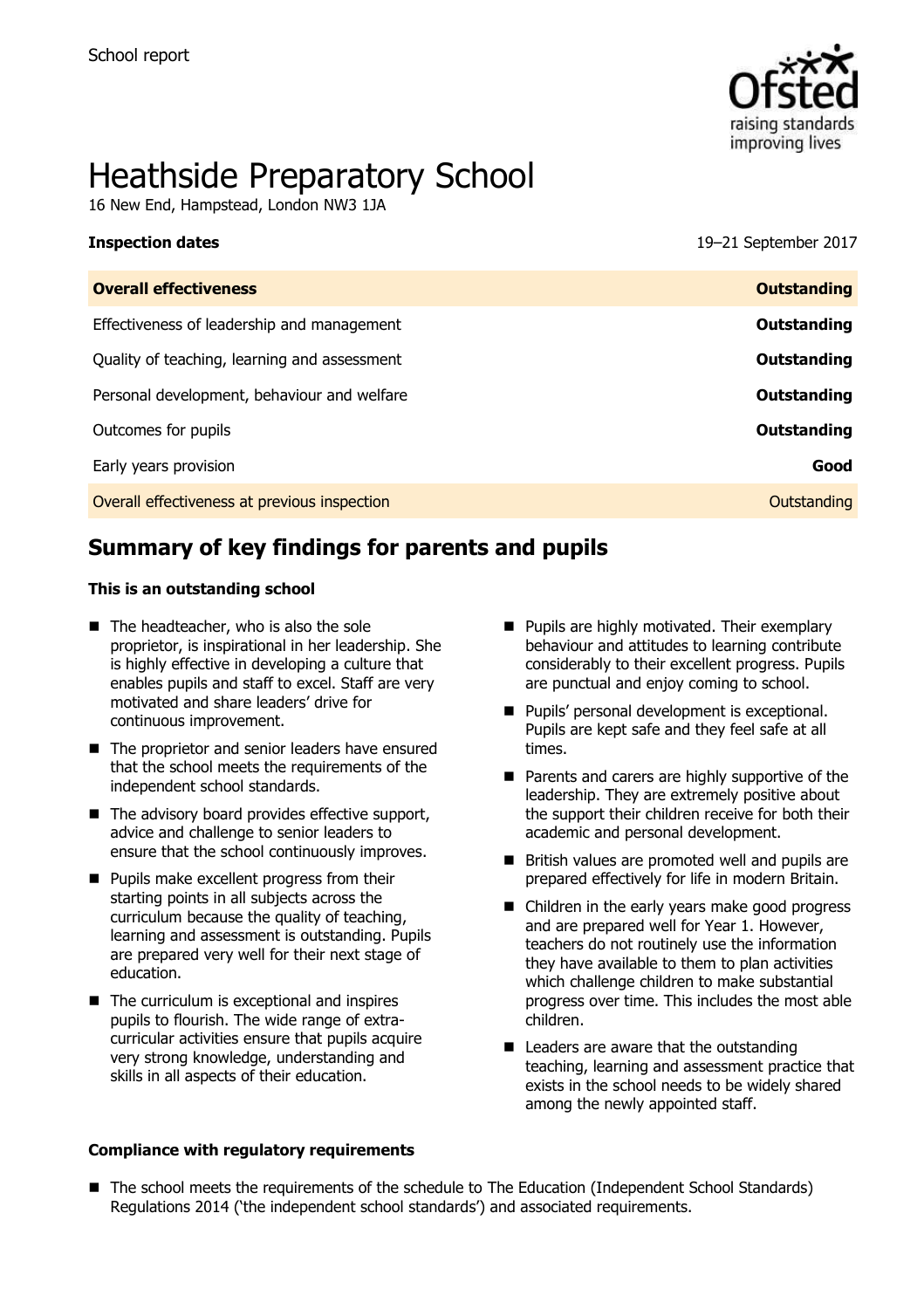

# **Full report**

### **What does the school need to do to improve further?**

- **Ensure that newly appointed staff benefit from opportunities to share and learn from** excellent teaching practice within the school.
- **IMPROVE CHILD THEORY CONTEGRATION IS EXECUTED MAKE OF LIM** Improve children's outstanding progress by ensuring that:
	- teachers routinely plan activities which challenge children to achieve to the very best of their abilities.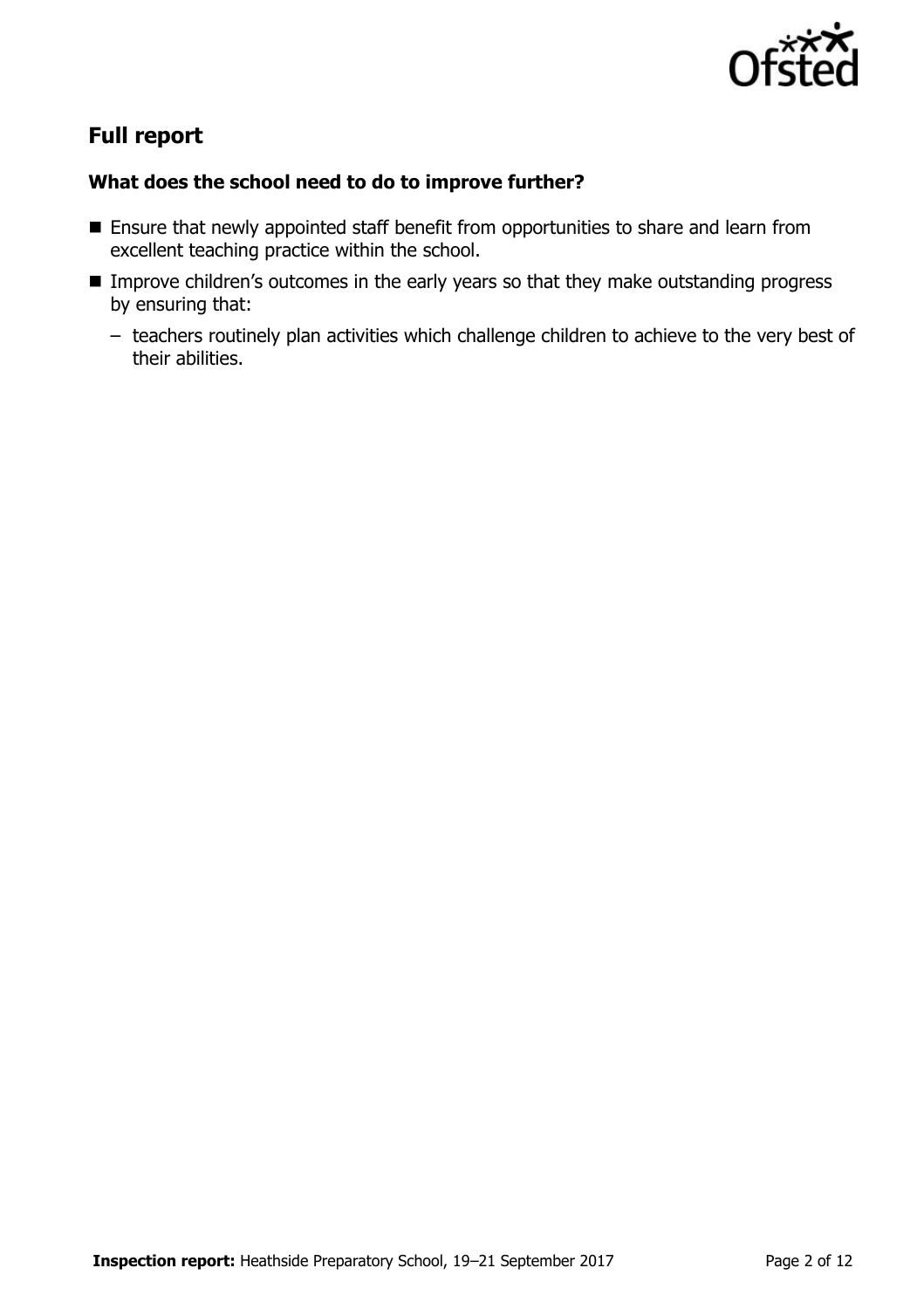

# **Inspection judgements**

#### **Effectiveness of leadership and management COUNGITY COUNTS OUTSTANDING**

- Leaders have successfully maintained high standards since the previous inspection. They ensure that all of the independent school standards are consistently met.
- The headteacher is an inspirational and highly effective leader who is relentless in her drive to bring about improvements. She instils both staff and pupils with high expectations of themselves and each other. These high expectations are the foundation of all aspects of school life and enable pupils to thrive, both academically and in their personal development.
- Leaders check pupils' progress rigorously to ensure that all pupils achieve to the very best of their abilities. Leaders and teachers are quick to identify pupils who need extra help, and put in place timely and effective strategies to meet their needs.
- Middle leaders know their subjects very well and work closely with senior leaders to strengthen the quality of teaching, learning and assessment. Recently appointed middle leaders work closely with experienced colleagues to strengthen their expertise.
- **Pupils benefit greatly from a rich, broad and balanced curriculum which immerses them in** their learning. Leaders ensure that equal weight is given to pupils' academic success and the skills they need to be confident, well-rounded young people. The curriculum promotes a wide range of skills, including pupils' skills in language and literacy, creative thinking, and mathematical and scientific understanding. The numerous sporting activities promote pupils' physical fitness. Pupils enjoy playing chess and they have had national success in chess competitions. There is a thriving drama programme that includes a large number of annual productions to increase and build pupils' self-esteem and self-confidence. The school makes good use of nearby parks for outdoor play and to enhance pupils' teamwork skills.
- **British values are taught very well. Pupils learn about democracy, the rule of law and** elections, and visit the Houses of Parliament in Westminster. The elected school council provides an opportunity for pupils to express their views and opinions. Pupils learn about respect, tolerance and responsibility. Pupils are taught about different cultures and faiths and are prepared very well for life in modern Britain. The school is highly effective in promoting pupils' spiritual, moral, social and cultural development.
- Leaders' checks on teachers' performance are effective. Leaders evaluate closely the progress that staff make against their targets for improvement. There are effective systems in place to support and train staff so that they continuously improve their teaching skills. Leaders understand the need to disseminate outstanding practice to staff who have recently joined the school.
- Leaders maintain excellent links with parents. Regular newsletters and meetings ensure that parents are well informed about school events and their children's achievement.
- The school has made an application to the Department for Education for a material change to its registration in order to increase the number of pupils to 600 and to teach the key stage 3 curriculum. The school is likely to meet the relevant independent school standards if the material change is implemented.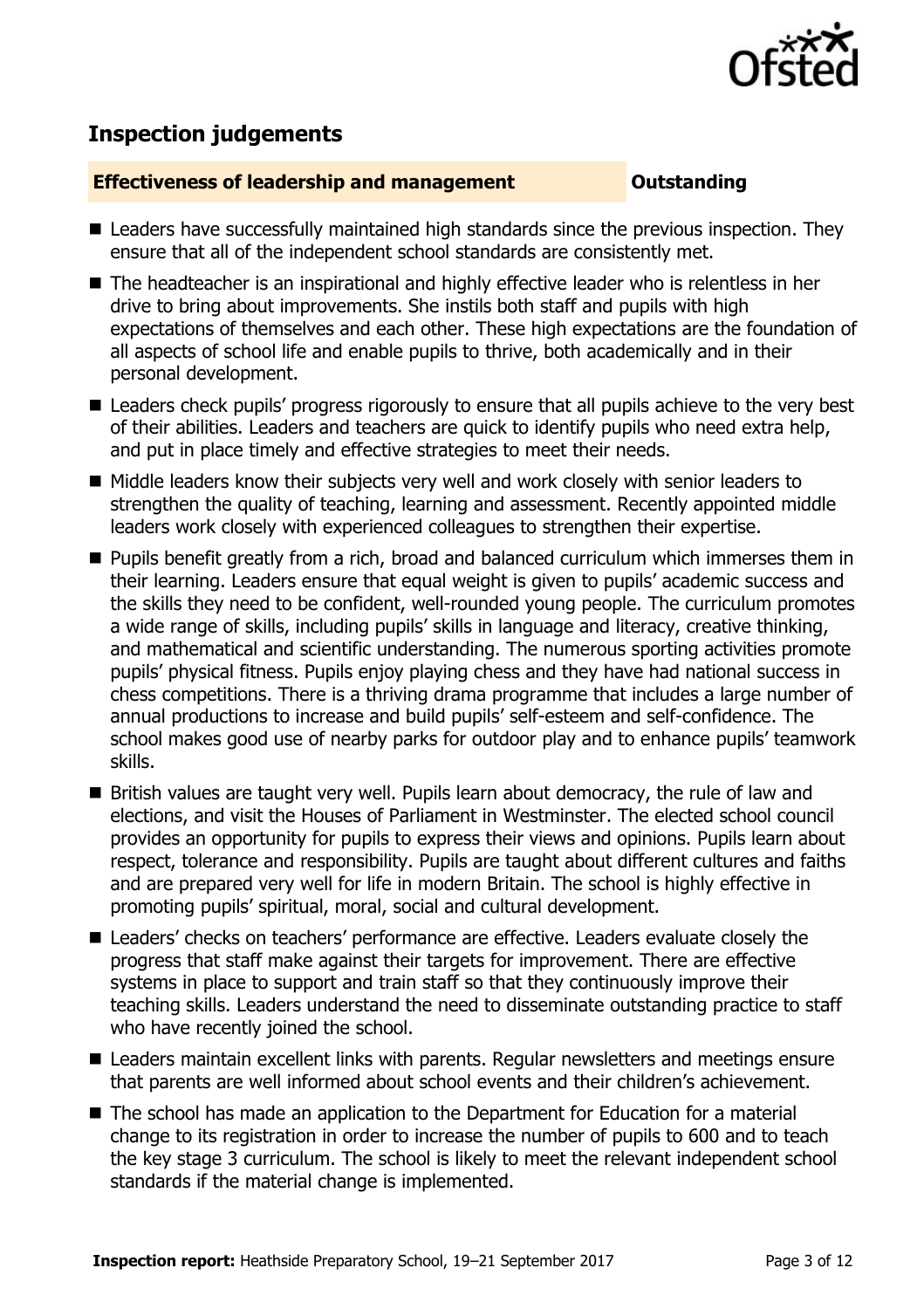

■ A very large majority of parents who responded to Ofsted's online questionnaire, Parent View, are highly supportive of the school's leadership. For example, 'amazing', 'special' and 'unique' were just some of the words parents used to describe the school.

### **Governance of the school**

- The arrangements for governance are fulfilled through the school's advisory board. Board members deploy their skills and expertise very effectively in order to ensure that the school continuously improves and builds on areas of success.
- Board members know the school's strengths and areas for development well. Their welltargeted support and challenge enable leaders to evaluate the impact of their work carefully. For example, board members work closely with senior leaders to ensure that their plans for improvement focus sharply on the right priorities. Similarly, they meet leaders regularly to check that all groups of pupils, including those who have special educational needs and/or disabilities, achieve equally well.
- The advisory board evaluate carefully whether arrangements to secure pupils' welfare are fit for purpose. For example, they check that leaders follow agreed procedures for the recruitment of suitable staff.

### **Safeguarding**

- The arrangements for safeguarding are effective.
- Leaders give the upmost priority to pupils' safety and welfare. They ensure that staff are vigilant and fully understand all their responsibilities in keeping pupils safe.
- Staff receive training and regular updates on safeguarding. This ensures that they have an in-depth knowledge of the signs that indicate a pupil may be at risk of harm. They are aware of the procedures to follow in the event of any safeguarding concern.
- High-quality record-keeping means that leaders have a detailed picture of individual pupils' circumstances. Leaders follow up any concerns about a pupil's welfare promptly. They work closely with families and external agencies to ensure that vulnerable pupils are kept safe.
- $\blacksquare$  Pupils are taught to identify potentially unsafe situations and what they might do to keep themselves safe. For example, pupils know about e-safety, cyber bullying, and the dangers of extremism and radicalisation.
- All parents who responded to Parent View and those who spoke to inspectors agreed that their children feel safe at school.
- Leaders continuously review the safeguarding policy and child protection procedures to ensure that they meet statutory requirements. The safeguarding policy is published on the school's website.

### **Quality of teaching, learning and assessment Outstanding**

- Senior leaders and staff have created an exceptional learning ethos across the school. Pupils are highly motivated and keen to excel in all aspects of school life.
- Teachers have an in-depth knowledge of each pupil, including pupils who have special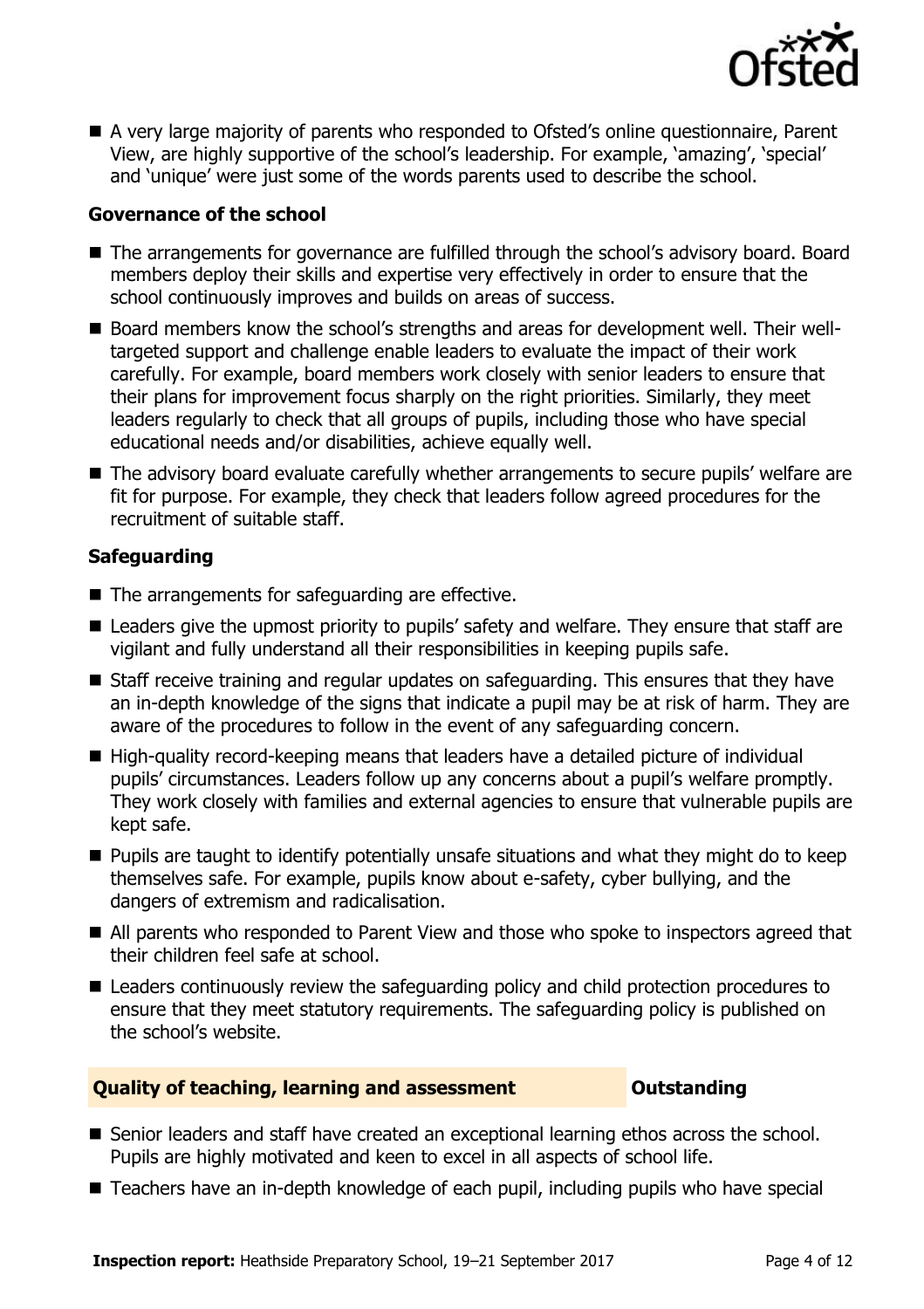

educational needs and/or disabilities. They use this knowledge very effectively to plan learning that supports pupils to make exceptional progress in all areas of the curriculum.

- Teachers are skilled, highly qualified and knowledgeable about their subjects. They use their excellent subject knowledge effectively to stretch pupils' understanding and skills. For example, in a Year 7 English lesson on the poetry of Walt Whitman, pupils successfully explored and analysed the differences between 'free verse' and 'blank verse', considering the impact these different forms had on the reader.
- Leaders and staff monitor pupils' progress closely. Teachers are quick to adapt activities so that they are pinpointed to pupils' needs. Where necessary, they plan highly effective additional support when pupils find new concepts challenging. This helps pupils to build successfully on their existing skills and knowledge.
- Teaching assistants are skilled and provide effective support to pupils, including those who are falling behind, to ensure that they make excellent progress.
- Across the curriculum, teachers set challenging work that extends pupils' thinking and deepens their understanding. For example, in a Year 8 mathematics lesson, pupils drew on their knowledge of algebraic equations to plot and interpret points on a graph.
- Excellent teaching is underpinned by exemplary working relationships and strong mutual respect between staff and pupils. This, together with high-quality pastoral care, motivates pupils to do their very best.
- **Pupils benefit greatly from specialist teaching in subjects such as French, Latin, art,** drama and music. Teachers use their excellent subject knowledge to inspire pupils and explain concepts clearly. As a result, pupils understand what is expected of them and are eager to apply their knowledge and skills to the activities teachers set. The most able pupils move on to more demanding tasks as soon as they are ready. This ensures that they achieve the standard of which they are capable.
- In line with the school's policy, teachers provide pupils with well-chosen homework to successfully reinforce pupils' knowledge and skills. Pupils value the opportunities this provides for them to apply and deepen their learning.

#### **Personal development, behaviour and welfare <b>COUNG COULDER** Dutstanding

#### **Personal development and welfare**

- The school's work to promote pupils' personal development and welfare is outstanding.
- Staff know every individual pupil extremely well. Carefully planned support and guidance ensures that pupils' personal and welfare needs are exceptionally well catered for. Staff draw effectively on advice from external professionals and the school's pastoral support team to tailor extra support to pupils' individual circumstances.
- **Parents are highly appreciative of the excellent care and guidance their children receive.** Phrases such as, 'it feels more like a home', 'there is genuine commitment to inclusion' and 'exceptional empathy and care' were typical of the way parents described the school.
- **Pupils are friendly, polite and courteous, and they show great respect for staff and each** other. They listen attentively to each other's viewpoints and show genuine interest and enjoyment in each other's successes. Pupils are very confident and self-motivated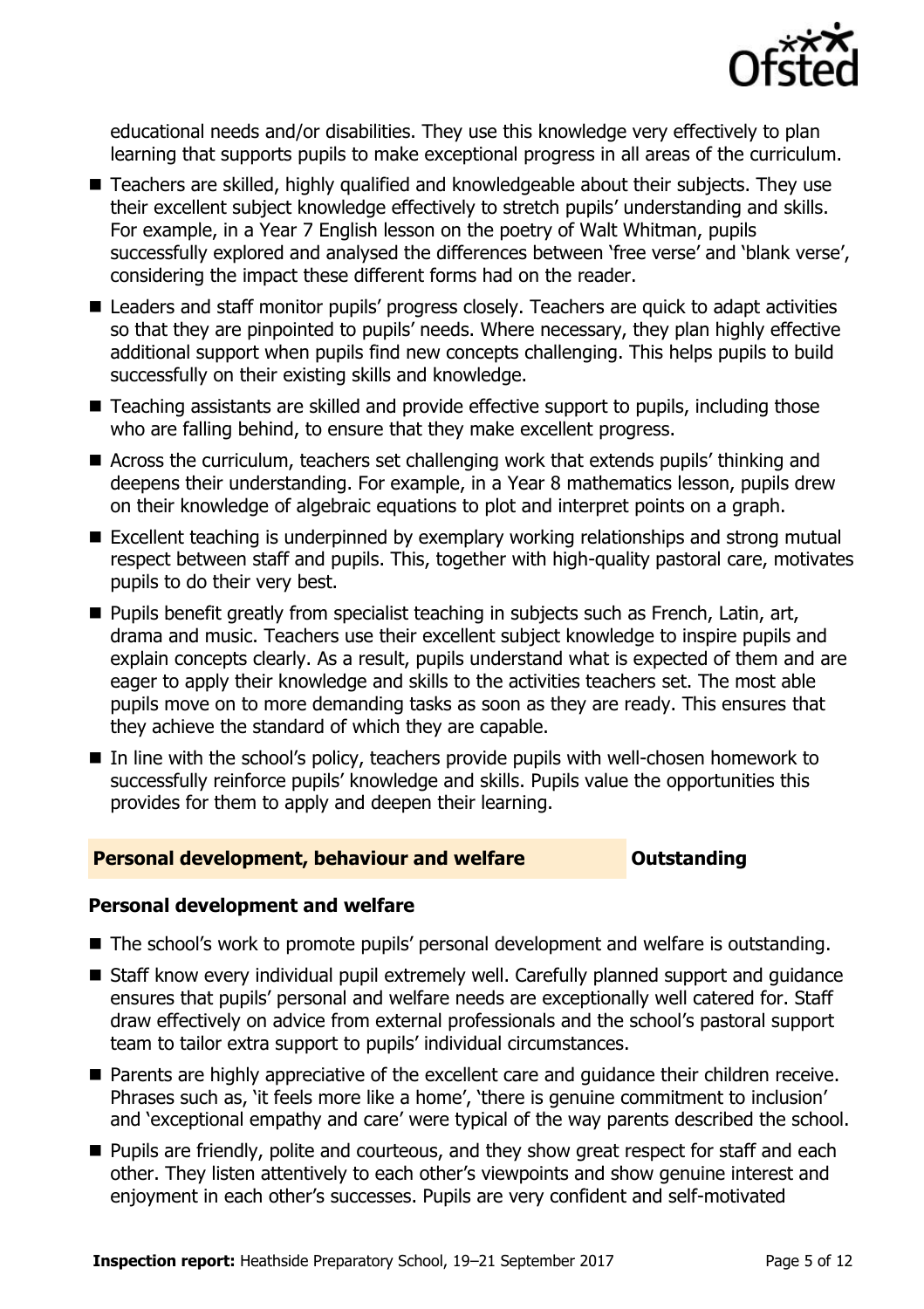

learners who are proud of their school and achievements.

- **Pupils whom inspectors met stated that they always feel safe in the school. They are** taught well about how to keep themselves safe, including from cyber bullying and when using the internet. For example, older pupils are able to articulate how to use social media sensibly.
- **Pupils develop a strong understanding of other faiths, beliefs and cultures. They are** respectful of the opinions of others and understand that people have the right to make choices or hold beliefs that are different from their own. Pupils said that bullying, racism, homophobia or incidents of discrimination are rare.
- **Pupils know the importance of healthy eating and keeping fit. They enjoy participating in** physical education and in a wide range of sporting activities that the school offers.

#### **Behaviour**

- The behaviour of pupils is outstanding.
- Pupils' conduct around the school is exceptional. Pupils understand that the school's behaviour policy sets high expectations for their behaviour. They are committed to meeting these expectations in all aspects of school life. This is reflected in the school's records of behaviour, which show that incidents of poor behaviour are rare.
- Pupils' very positive attitudes to learning are evident in their excellent punctuality and above-average attendance rates. Very few pupils are persistently absent from school.
- A very large majority of parents who responded to Parent View agree that the school makes sure that pupils are well behaved.

#### **Outcomes for pupils Outstanding**

- Excellent teaching ensures that pupils make exceptional progress across the year groups in all subjects, including in English and mathematics.
- Work in pupils' books and school progress information show that pupils make sustained and substantial progress over time. As a result, pupils achieve to the very best of their abilities.
- **Pupils who speak English as an additional language make the same strong progress as** their classmates. Due attention is given to supporting pupils to develop their speaking and listening skills, and to widening their vocabulary. This contributes successfully to this group of pupils' outstanding progress in English.
- **Pupils make exceptional progress in reading. Pupils confidently use a range of strategies** to read unfamiliar or difficult words and to work out the meaning of the texts they read. Pupils read widely and often, including for pleasure. They have access to a wide range of books which stretch their comprehension skills.
- Pupils who have special educational needs and/or disabilities receive well-targeted, highquality care and support to meet their needs. As a result, they make excellent progress.
- The most able pupils are challenged to excel. Teachers routinely plan activities which deepen pupils' skills and thinking.
- **Pupils' progress in mathematics is exceptional across the school. Pupils master a range of**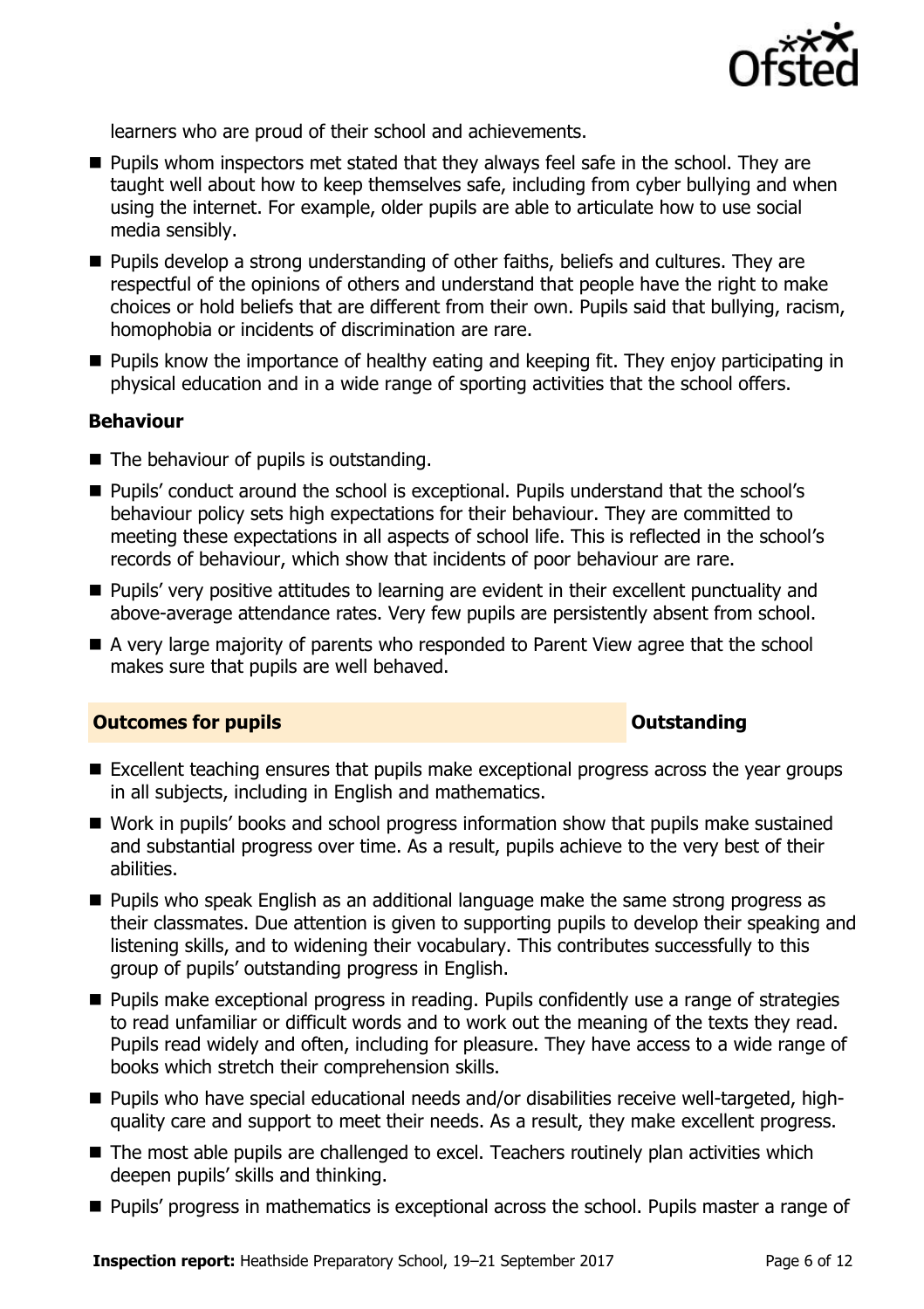

calculation skills and apply them to solve challenging problems.

- **Pupils'** outstanding outcomes across the curriculum are illustrated by the very high standard they achieve in external examinations in music and the performing arts.
- **Pupils are prepared extremely well for their next stage of education. They develop the** skills, knowledge and aptitudes necessary to face new experiences and challenges confidently.

#### **Early years provision Good Good**

- As a result of high-quality support and strong teaching, children make good progress in all areas of learning. Children are prepared well for Year 1.
- Teachers question children carefully to help them explore their ideas and develop their speaking and listening skills. Stimulating activities and resources enthuse children about their learning and promote their curiosity.
- Children who have special educational needs and/or disabilities achieve as well as their peers. Leaders and teachers draw effectively on guidance from external agencies to ensure that extra help is closely matched to their needs.
- The most able children typically make good progress. However, on occasions, teaching is not sufficiently challenging for the most able children. This prevents them from making substantial progress over time.
- Children in the Reception class have regular opportunities to apply their phonics skills to read and spell simple words.
- $\blacksquare$  Children respond positively to instructions from staff, including when lining up and tidying the classroom. Children's behaviour and attitudes to learning are consistently positive, which makes an important contribution to their good achievement. Teachers organise resources and plan activities well so that children can try things out for themselves, both indoors and outdoors. Children display a 'have a go' approach to their learning.
- Children in the pre-Nursery are well cared for. There are good opportunities for two-yearolds to develop their speaking and listening skills. Staff respond well to their verbal and non-verbal communication, and adapt activities so that children stay focused and enjoy their learning. Teaching ensures that their development is good. Clear routines help the two-year-olds feel secure as well as understand how to play and learn alongside others.
- Good communication underpins teachers' effective partnership with parents. Parents are invited to meetings before their children start school to ensure that staff fully understand and plan for each child's learning and pastoral needs. Children get off to a smooth start to school and become familiar with routines quickly. Staff carry out the progress check for two-year-old children and share this information with parents so that they are well informed about their child's development.
- Leaders and managers have a comprehensive understanding of the strengths and areas for development. They monitor the quality of teaching regularly and set targets with staff to bring about the necessary improvement. Although leaders track children's progress on an individual level, they do not systematically evaluate the progress of different groups of children. This hinders teachers from routinely using information on children's progress to plan activities that challenge them to make sustained and substantial gains in their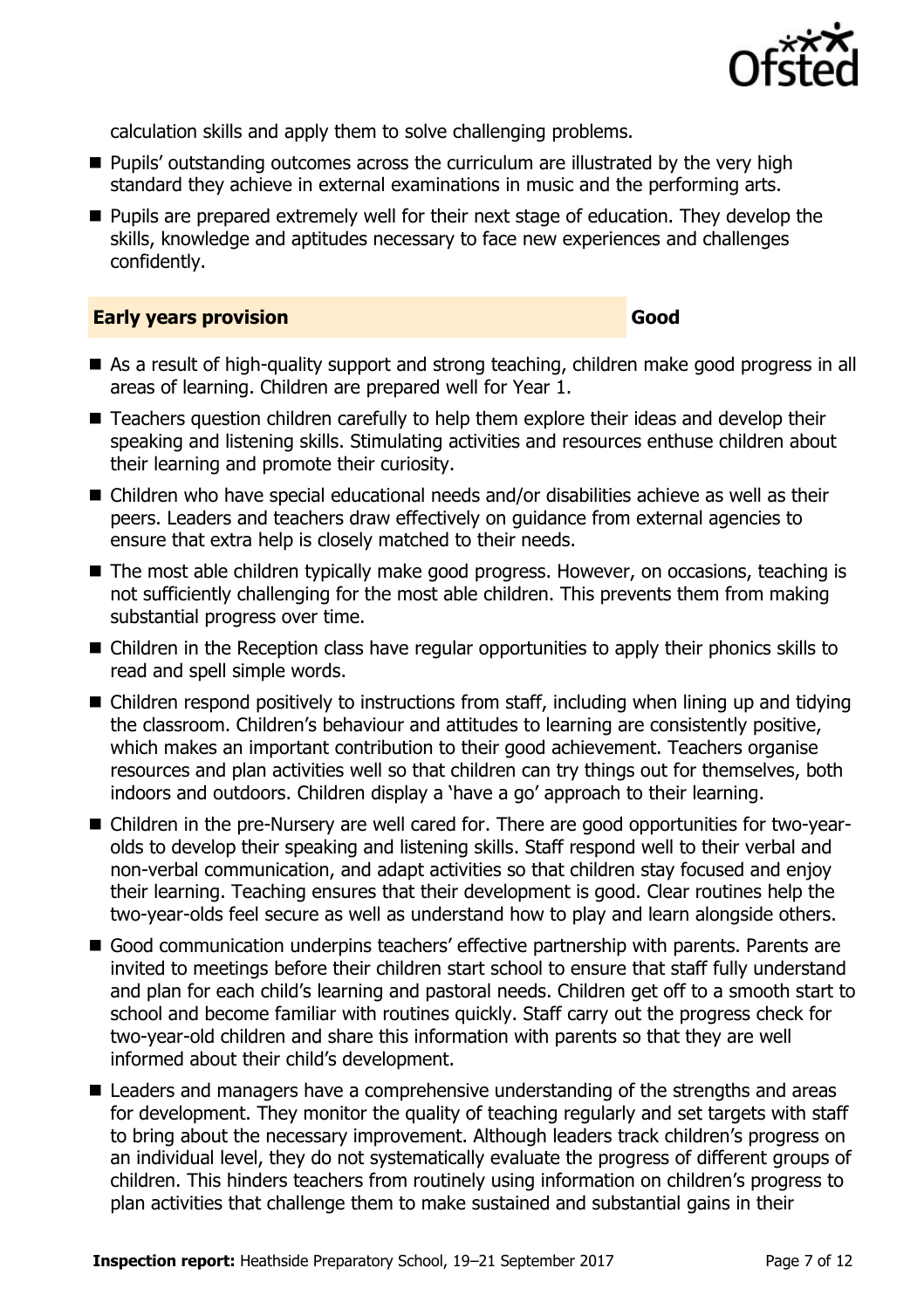

learning. This includes the most able children.

- Leaders and staff ensure that children are kept safe. Safeguarding is effective. Staff supervise children well. Up-to-date training, including on paediatric first aid, ensures that staff have the necessary knowledge and skills to meet children's welfare requirements.
- The school meets the statutory early years requirements and the independent school standards in relation to the early years provision.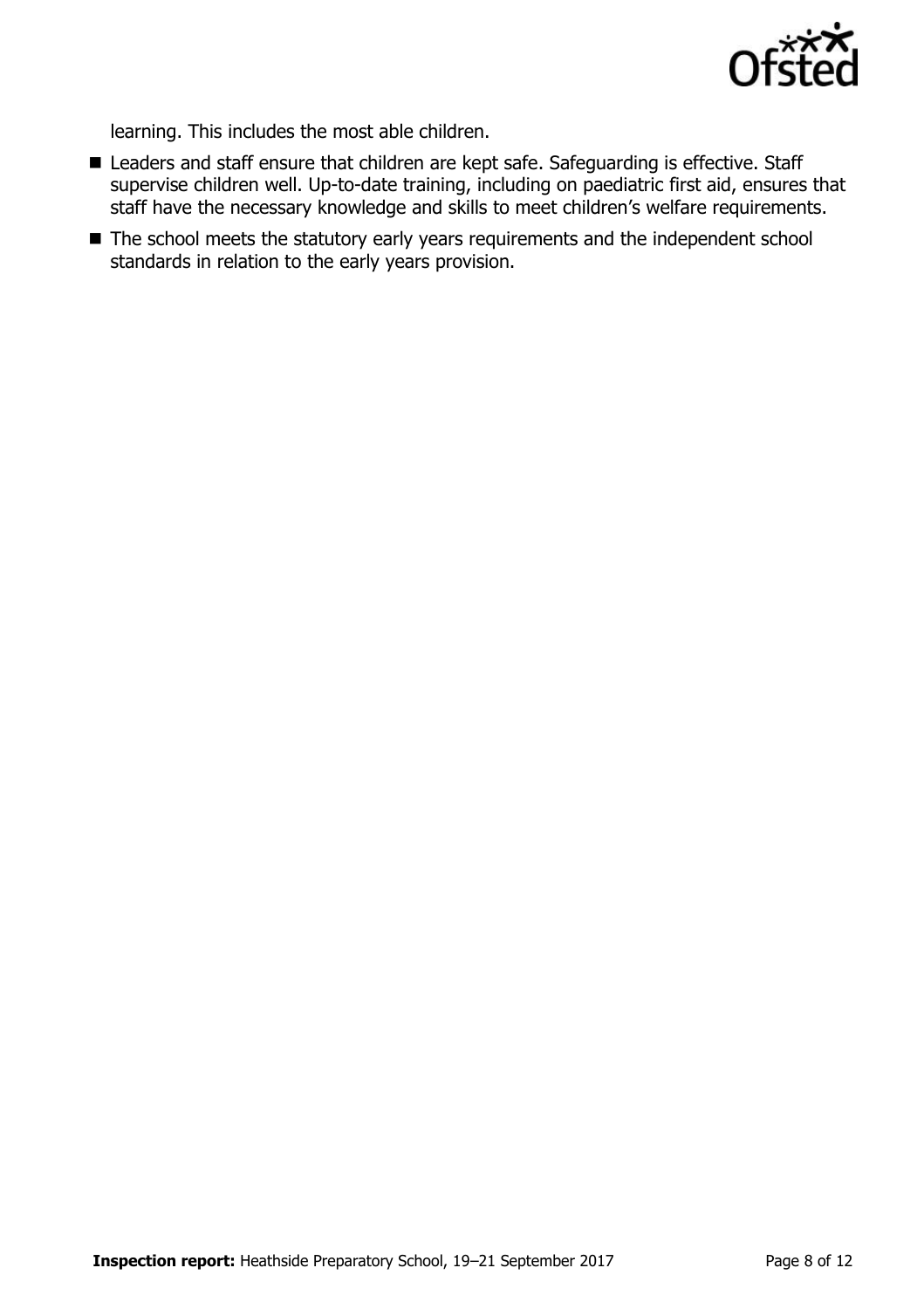

# **School details**

| Unique reference number  | 100078   |
|--------------------------|----------|
| DfE registration number  | 202/6360 |
| <b>Inspection number</b> | 10012781 |

This inspection was carried out under section 109(1) and (2) of the Education and Skills Act 2008, the purpose of which is to advise the Secretary of State for Education about the school's suitability for continued registration as an independent school.

| Type of school                      | Other independent school    |
|-------------------------------------|-----------------------------|
| School category                     | Independent school          |
| Age range of pupils                 | 2 to 14                     |
| Gender of pupils                    | Mixed                       |
| Number of pupils on the school roll | 532                         |
| Number of part-time pupils          | 38                          |
| Proprietor                          | <b>Remus White Ltd</b>      |
| <b>Headteacher</b>                  | <b>Melissa Remus Elliot</b> |
| Annual fees (day pupils)            | £9,000 to £18,600           |
| Telephone number                    | 020 3058 4011               |
| Website                             | www.heathsideprep.co.uk     |
| <b>Email address</b>                | info@heathsideprep.co.uk    |
| Date of previous inspection         | 22-24 May 2013              |

#### **Information about this school**

- Heathside Preparatory School is a co-educational, non-denominational and non-selective school for boys and girls aged from two to 14. The aim of the school is to develop each pupil as a confident, independent learner and an active, responsible citizen of the school, local community and beyond.
- There are currently 532 pupils on roll. Of these, 38 attend part time. There are no disadvantaged pupils. There are a small number of pupils who speak English as an additional language. About one sixth of the school population have special educational needs and/or disabilities. The school population reflects the ethnic diversity of the local community. The school uses a nearby park for outdoor play and physical education teaching. Local leisure centres are also used for sports activities.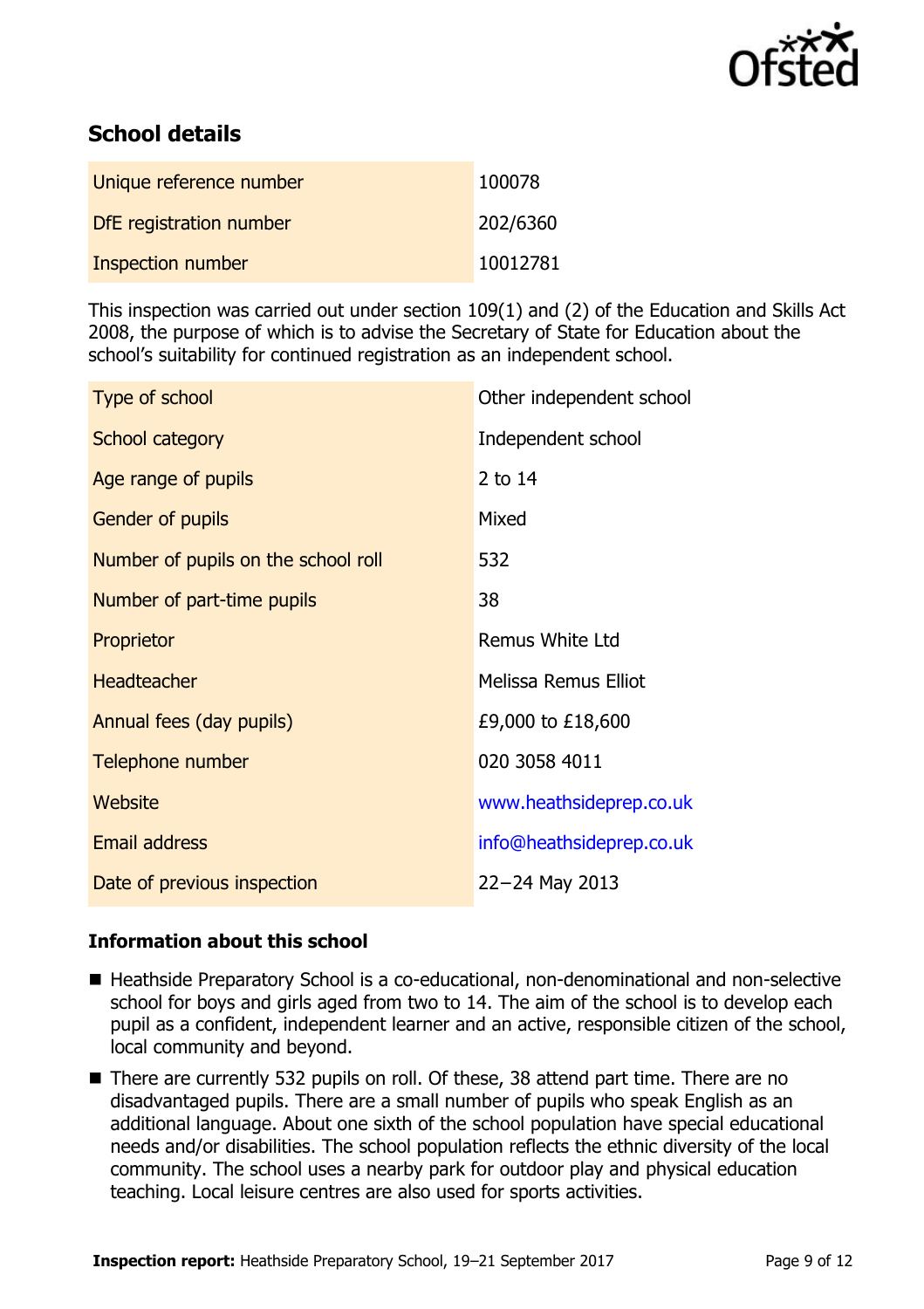

- Morning clubs and after-school care are offered to all pupils and a play scheme operates during school holidays.
- The school was last inspected in May 2013 and was judged as outstanding in all areas.
- In July 2014, an unannounced emergency inspection visit was conducted at the request of the Department for Education to check the school's compliance with the independent school regulations relating to the welfare, health and safety of pupils (Part 3) and the suitability of the staff and proprietors for working with children (Part 4). The Department specifically asked the lead inspector to focus on the supervision of pupils and the checks made on staff. The inspection confirmed that the independent school standards checked were met.
- The number of pupils has increased since the previous inspection. The school has admitted two-year-old children and pupils up to the age of 14. There have also been staff changes, including the appointment of two senior leaders and several new middle leaders. The school is now split between four sites, which are walking distance apart. The school has acquired two additional premises, one to teach key stage 3 and Year 6 pupils (high school) and the other to teach pupils in Years 4 and 5 (middle school).
- All pupils in the Reception class and above attend full time. Parents have an option to send their children either part time or full time to the Nursery or the pre-Nursery.
- An advisory board was created in January 2017 to provide support, advice and challenge to the headteacher (the sole proprietor).
- The school uses no alternative provision.
- The school meets requirements on the publication of specified information on its website.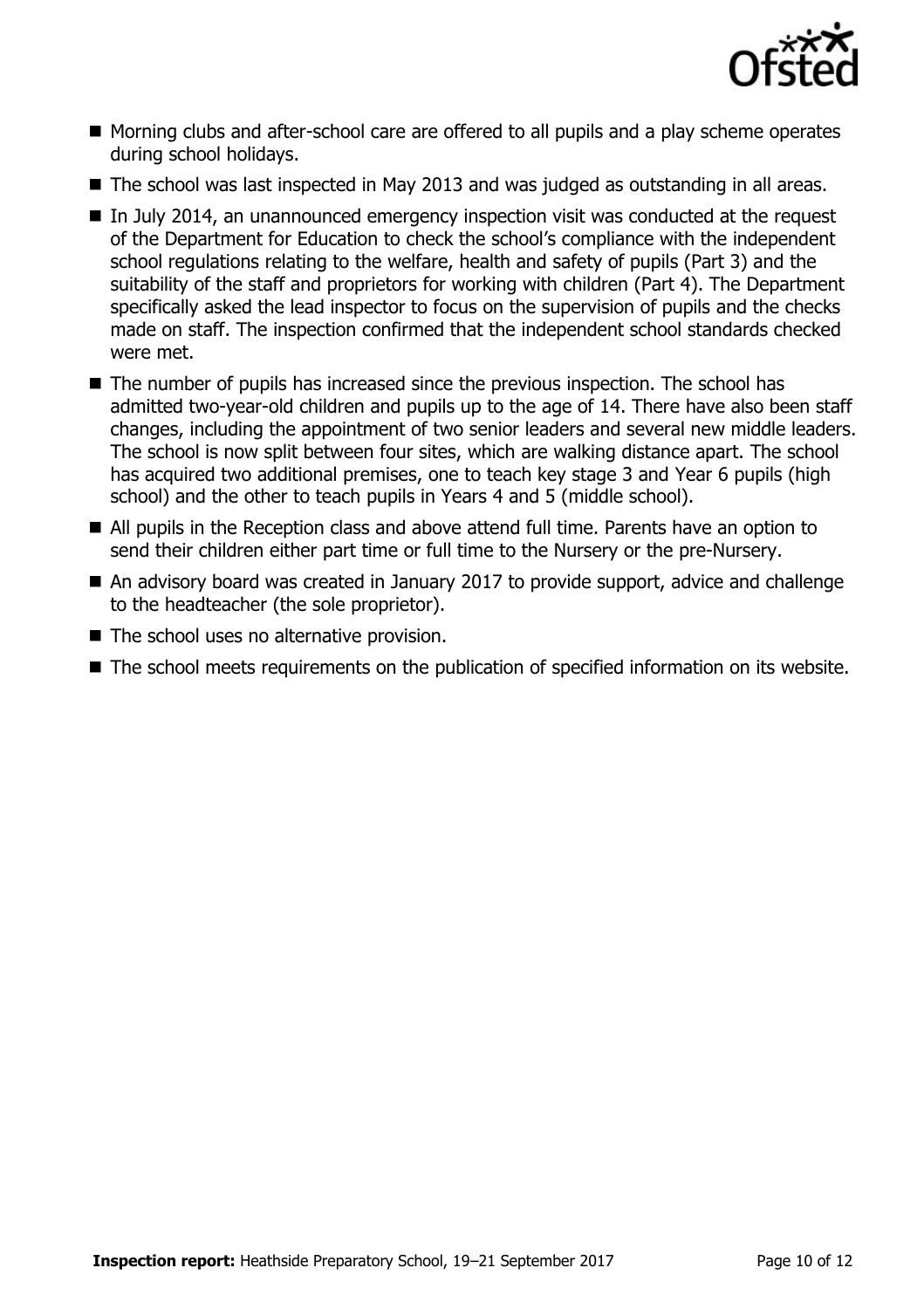

# **Information about this inspection**

- This full standard inspection took place with one day's notice.
- The inspectors observed teaching and learning across the school in all year groups, all jointly with either the headteacher, deputy headteacher or other senior leaders.
- The inspectors held meetings with pupils in key stages 2 and 3 about their learning and views about the school. The inspectors also listened to Years 1, 2 and 5 pupils read and discussed their reading with them.
- The inspectors scrutinised books, checked the single central register of pre-employment checks on staff, and looked at pupils' attendance and behaviour records. They also examined documents and policies on the curriculum, safeguarding, welfare, and health and safety.
- The inspectors met with the headteacher, senior leaders, parents and members of the advisory board.
- A telephone discussion was held with the local authority's Multi Agency Safeguarding Hub to evaluate the effectiveness of the school's safeguarding arrangements.
- Inspectors considered the views of parents through 227 responses to Parent View, as well as informal discussions at the start of the school day. Inspectors also considered 46 responses to the survey for staff.

#### **Inspection team**

| Avtar Sherri, lead inspector | Ofsted Inspector |
|------------------------------|------------------|
| Denise James-Mason           | Ofsted Inspector |
| Raj Mehta                    | Ofsted Inspector |
| <b>Milan Stevanovic</b>      | Ofsted Inspector |